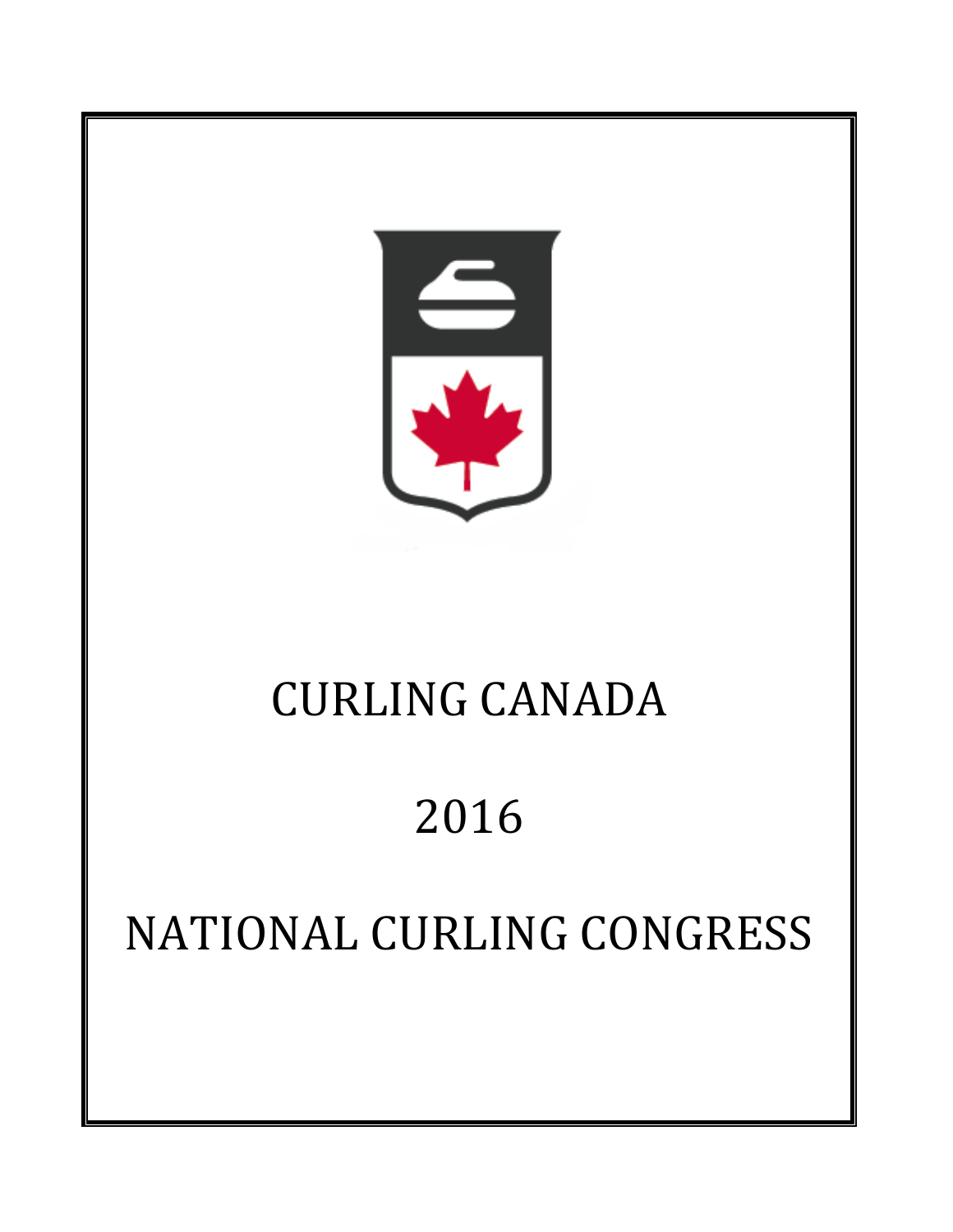## **2016 NATIONAL CURLING CONGRESS JUNE 15 - 18, 2016** *<u>OVERVIEW</u>*

#### **OPENING OF CONFERENCE: JUNE 15**

The conference opened with an orientation session conducted by Governor Resby Coutts. This session was to acquaint new Member Association representatives with the procedures of the National Curling Congress and brief them regarding the fundamentals of Policy Governance.

#### **Introductions and Welcome**

Chair Hugh Avery welcomed everyone to the NAV Centre in Cornwall, Ontario, and had each person introduce himself/herself and identify his/her affiliation with the sport of curling.

He then introduced Keynote Speaker – Dr. Richard Leblanc, an award-winning educator, lawyer and consultant who gave an address regarding "Behaviors That Can Make or Break Your Board".

You Tube Link for Keynote Address: https://youtu.be/WvZS-9Pclsw?t=1m48s

#### **Introduction of Candidates Standing for Election**

Two candidates, Angela Hodgson (PE) and John Shea (ON), were introduced by their respective Member Association reps and provided with the opportunity to address the delegates.

#### **INFORMATION AND WORKING SESSIONS: JUNE 15 - 18**

Link: 

https://drive.google.com/folderview?id=0B\_ZmENnmWlZxMGFsUUx3VWhDWXM&usp=sharing

Sessions:

- Constitution Review Committee
- Events Model Review Committee
- Governance Review Committee
- § 2016-2017 Business Plan
- Curling Registration and Management System
- Curling Canada Brand Video
- Curling Canada Juniors Video (produced by TSN)
- Youth Feeder System
- Sandra Schmirler Foundation Presentation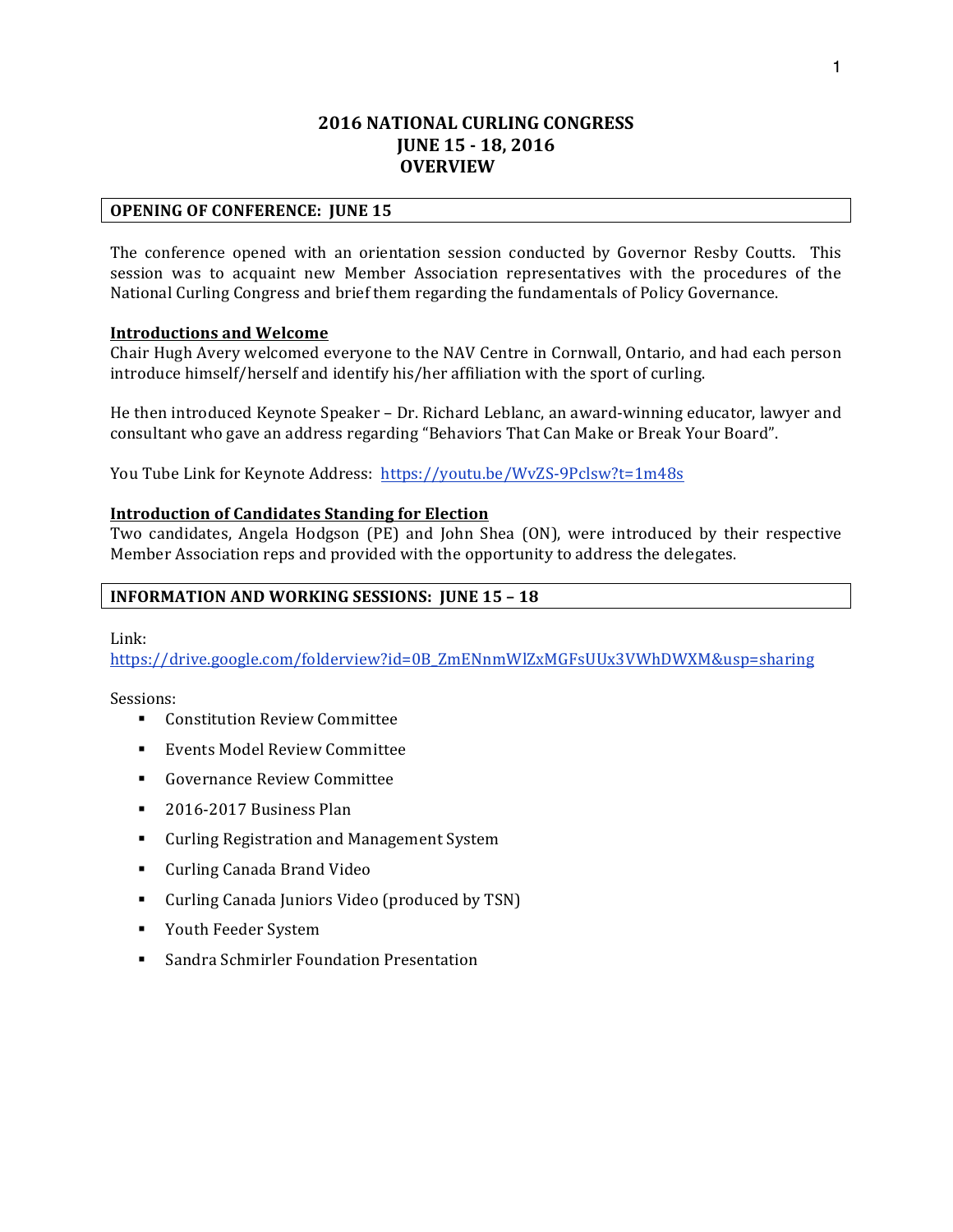## **CURLING CANADA NATIONAL CURLING CONGRESS – BUSINESS SESSION NAV CENTRE, CORNWALL, ONTARIO FRIDAY, JUNE 17, 2016**

#### **Meeting Chair: Hugh Avery**

#### **ATTENDANCE: Member Association Voting Delegates**

Susan Curtis (NF and Labrador) The Marry Daemen (Nova Scotia) Harold Walters (NF and Labrador) Cathy Dalziel (Nova Scotia) David Burpee (New Brunswick) Amy Duncan (Prince Edward Island) Michael Szajewski (Northern Ontario) [ean Lamère (Quebec) Steve Meunier (Northern Ontario) Serge Brazeau (Quebec) John Shea (Ontario) Patricia Yeske (Saskatchewan) Ian Tetley (Ontario) Mitch Minken (Saskatchewan) Sam Antila (Manitoba) **Paul Addison** (British Columbia) Matt Pilloud (Manitoba) Scott Braley (British Columbia) **Joan Westgard (Alberta)** Ellen Johnson (Yukon) Brenda Asmussen (Alberta) Channel Laura Eby (Yukon) **Cheryl Hval (Northwest Territories)** *Cheryl Hval (Northwest Territories) <i>Xaren Costello* 

## **Curling Canada Board**

Lena West, Governor The Coutts, Governor Resby Coutts, Governor Ron Hutton, Governor **Cathy Hughes, Governor** 

#### **Observers**

Ashley Howard (CURLSASK) Stephen Chenier (NOCA) Craig Baker (CurlMB) Leslie Kerr (NOCA) Marg Maranda (NBCA) Stephen Chenier (OCA) Marc-André Robitaille (Curling Quebec) Mike Carson (Masters) Steven Indig (Parliamentarian) Thelen Radford (Program Coordinator) Nolan Thiessen (Athlete Rep) Lisa Weagle (Athlete Rep)

#### **Curling Canada Staff**

Katherine Henderson, CEO Gerry Peckham Pat Ray, COO Al Cameron Gord McNabb **Banny Lamoureux Conduction** Danny Lamoureux Karen Ryan

Catherine MacLean (New Brunswick) Angela Hodgson (Prince Edward Island Janie Hobart (Northwest Territories) Peter Mackey (Nunavut) - *also carried proxy for* 

Hugh Avery, Chair Scott Comfort, Governor Peter Inch, Vice Chair **Shirley Osborne**, Governor Cindy Maddock, Governor **Maureen Miller, Governor** Maureen Miller, Governor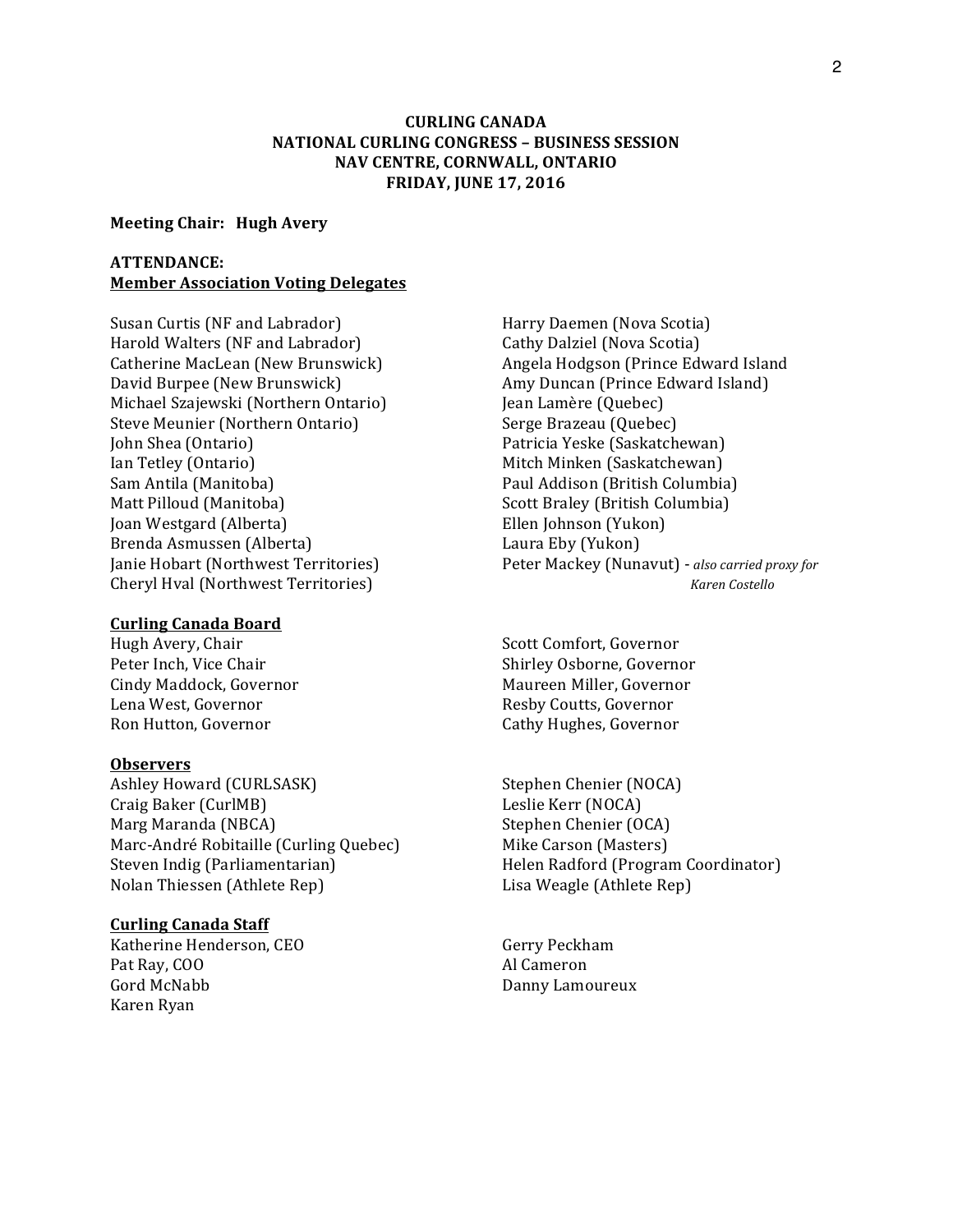## 1.0 **CALL TO ORDER AND WELCOME**

On Friday, June 17 at 1:30 p.m. Chair Hugh Avery called the Business Session of the 2016 National Curling Congress to order and reviewed a number of guidelines for the delegates that would facilitate the progress of the meeting. Delegates were reminded that, following the reading of each Notice of Motion by CEO Katherine Henderson, they would have an opportunity to discuss the notices of motion before a vote was taken. Steven Indig, Parliamentarian, was in attendance to address any questions that came forward regarding procedure.

## **2.0 NOTICES OF MOTION 1) INDIVIDUAL MEMBERSHIP FEE**

## **MOTION: NCC 2016.01**

**Moved** by Scott Braley (Curl BC), seconded by John Shea (OCA), that the Individual **Membership Fee (IMF) pilot program orginally scheduled to take place during the 2015-2016** season be extended to include the 2016-2017 season. The IMF **implementation would, therefore, take place in the 2017-2018 season following the 2016-2017 pilot review.**

#### **MOTION TO AMEND:**

Moved by Lena West (CC Governor), seconded by Cindy Maddock (CC Governor), that **the term Individual Membership Fee (IMF) be replaced by the term Curling Registration and Management System.** 

**MOTION TO AMEND: CARRIED** 

**AMENDED MOTION: CARRIED** 

#### **2) MIXED DOUBLES CHAMPIONSHIP**

#### **NOTICE OF MOTION #2: NCC 2016.02**

**Moved** by Janie Hobart (NWTCA), seconded by Angela Hodgson (PEICA), that the Canadian Mixed Doubles Championship continue to be held in the 2016-2017 and **2017-2018** curling seasons and, further, that this event not be subject to competitor **fees applicable to other championships.** 

**CARRIED**

## **3) CHANGE IN AGE AT THE CANADIAN SENIORS**

#### **NOTICE OF MOTION #3: NCC 2016.03**

**Moved by Laura Eby (YCA), seconded by John Shea (OCA), that the age eligibility for the Canadian Seniors be changed from 50 years of age and over as of December 31st of the prior year to "50 years of age and older as of and including June 30th of the year prior** to the Canadian Senior Championships". The age eligibility will be in effect for **the 2017 Canadian Seniors and onwards. Therefore, athletes eligible for the 2017** Canadian Seniors will have to be born on or before June 30, 1966.

**CARRIED**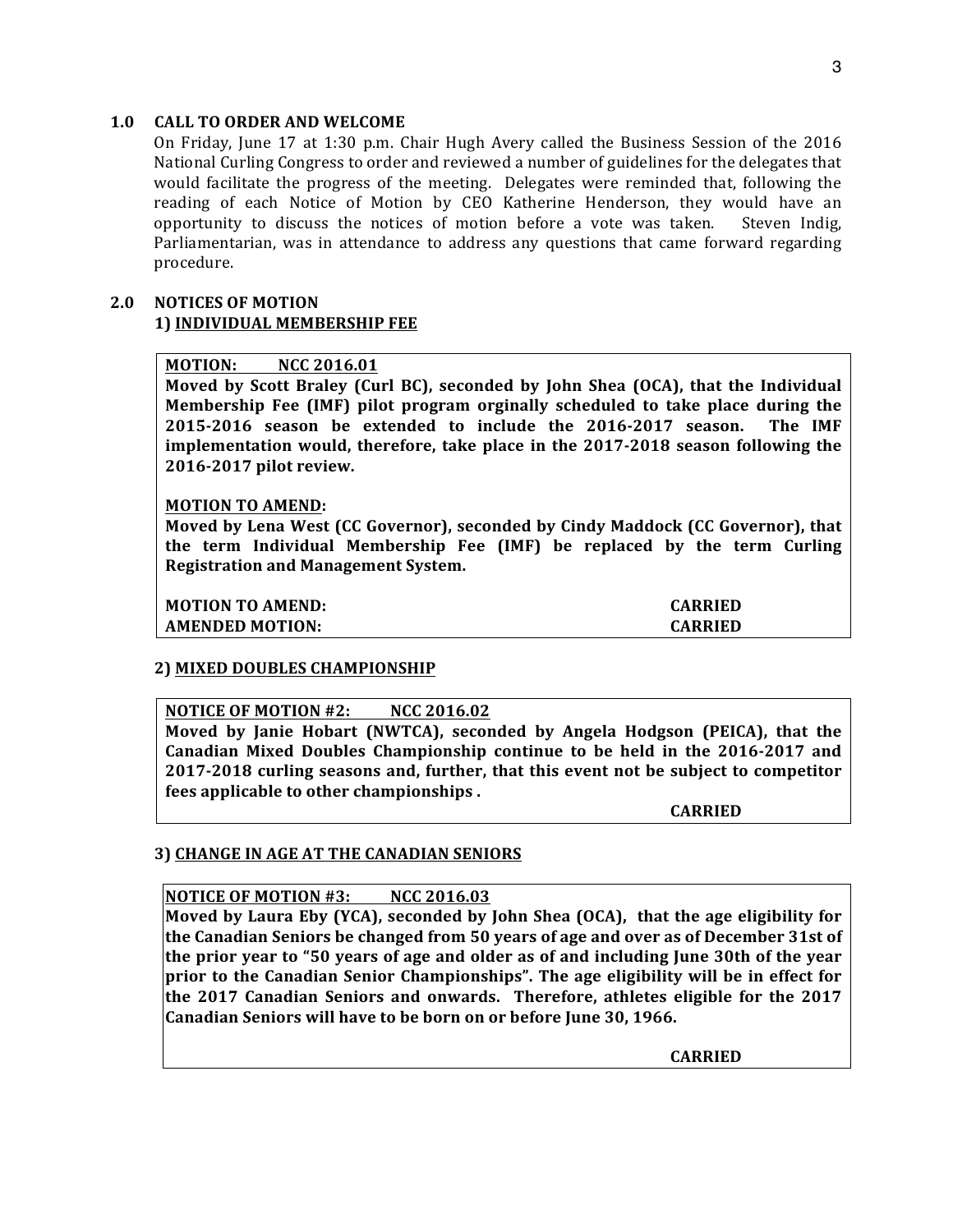## **4) CURLING CANADA BY-LAWS**

# **NOTICE OF MOTION #4: NCC 2016.04**

**Moved** by Resby Coutts (CC Governor), seconded by Paul Addison (Curl BC), that following a presentation by the Constitution Review Committee (CRC) and discussion **with Member Associations at the March 2016 Governance meeting and, following a presentation** by the Constitution Review Committee (CRC) and discussion with **Member Associations at the 2016 National Curling Congress, any amendments to the** Curling Canada Bylaws endorsed by the membership be approved.

**CARRIED**

## **5) ESTABLISHMENT OF A CANADIAN UNDER 18 CHAMPIONSHIP**

## **NOTICE OF MOTION #5: NCC 2016. 05**

**Moved** by Harold Walters (NLCA), seconded by Cheryl Hval (NWTCA), that Curling **Canada operate and manage a Canadian Under 18 Championship, commencing in the 2016-2017 season.**

**CARRIED**

*Noted for the Meeting Record:*

By consensus the delegates confirmed their understanding that by approving Notice of Motion #5, they also endorsed the format for the event as presented in the background document circulated in the NCC meeting package.

## **6) FORMAT CHANGE FOR THE BRIER AND TOURNAMENT OF HEARTS**

As a result of consultation and the input received from the delegates on Thursday during the presentation of background information regarding new formats for the Brier and Tournament of Hearts, a suggestion from senior staff to make a change regarding the  $16<sup>th</sup>$  team was presented. Discussion resulted in the following motion being brought forward.

## **MOTION: NCC 2016.06**

**Moved by Janie Hobart (NWTCA), seconded by Harry Daemen (NSCA), that the 16 teams** to be included in the new format for the Brier and Tournament of Hearts consist of:

- **- 14 Member Associations teams,**
- **- Team Canada; and**

the highest ranked team on the CTRS on the day after provincial/territorial championships are completed, be invited to be the 16<sup>th</sup> team in each of the respective events. The team will need to have qualified for the final level in their provincial/territorial playdown process in order to accept the invitation.

**CARRIED**

## **MOTION: NCC 2016.07**

Moved by Ellen Johnson (YCA), seconded by Janie Hobart (NWTCA), that the format of play presented for the Canadian Men's (Brier) and Canadian Women's (Scotties) **Curling Championships be approved for implementation commencing in the 2017-2018 season.**

**CARRIED**